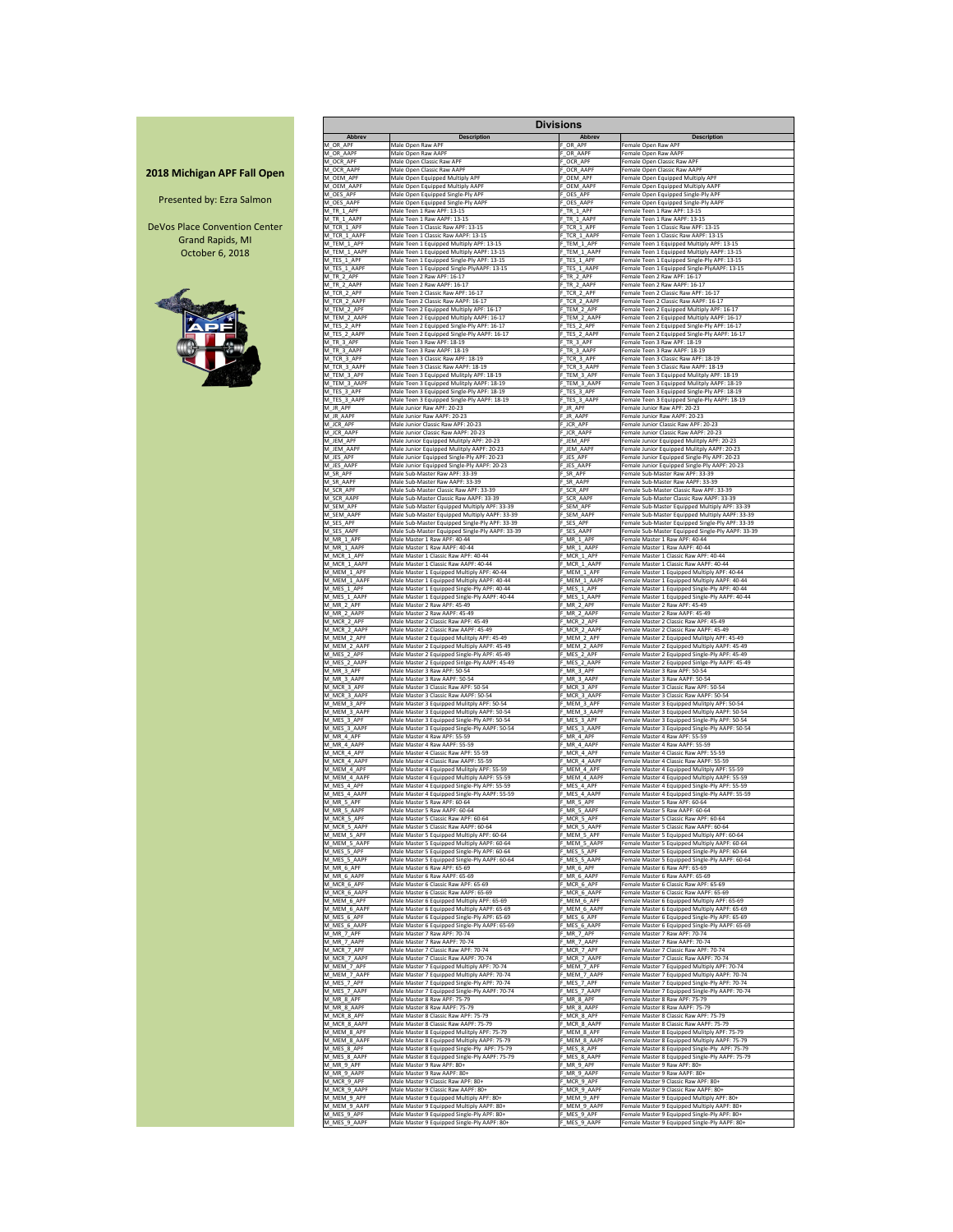| <b>Name</b>                | Age | Div              |      |      |         |        |          |        | BWt (Kg)   WtCls (Kg)   Glossbrenner   Bench 1   Bench 2   Bench 3   Best Bench   Deadlift 1 |       | Deadlift 2 | Deadlift 3 |       | Best Deadlift Push Pull Total Coeff Score   Age & Coeff |         |            | <b>PI-Div-WtCl</b>   | Team |
|----------------------------|-----|------------------|------|------|---------|--------|----------|--------|----------------------------------------------------------------------------------------------|-------|------------|------------|-------|---------------------------------------------------------|---------|------------|----------------------|------|
| Spencer, James "Skip" (pl) |     | 63   M MR 5 AAPF | 77.6 | 82.5 | 0.6718  | 102.5  | 107.5    | 112.5  | 112.5                                                                                        |       | 110        | 142.5      | 142.5 |                                                         | 171.309 | 243.430089 | 1-M MR 5 AAPF-82.5   |      |
| Simon, Micheal             |     | M MR 5 APF       |      |      | 0.62635 | 125    | $-137.5$ | 1375   | 137.5                                                                                        | 167.5 | 182.       |            | 182.5 |                                                         | 200.432 | 279.201776 | 1-M MR 5 APF-90      |      |
| Raza, Syed                 |     | 3 AAPF<br>I TCR  | 97.8 | 100  | J.58695 | $-110$ | 125      | $-135$ | 125                                                                                          | 192.5 | 215        | $-225$     | 215   |                                                         | 199.563 |            | $1-M$ TCR 3 AAPF-100 |      |

| <b>Name</b>                | Div                 |      |      |         |           |           |         | BWt (Kg)   WtCls (Kg)   Glossbrenner   Bench 1   Bench 2   Bench 3   Best Bench   Deadlift 1 |        | Deadlift 2 | $\vert$ Deadlift 3 $\vert$ |        | Best Deadlift Push Pull Total Coeff Score   Age & Coeff |         |            | <b>PI-Div-WtCl</b> | Team |
|----------------------------|---------------------|------|------|---------|-----------|-----------|---------|----------------------------------------------------------------------------------------------|--------|------------|----------------------------|--------|---------------------------------------------------------|---------|------------|--------------------|------|
| Spencer, James "Skip" (pl) | 3   M MR 5 AAPF     |      | 82.5 | 0.6718  | 225.97    | 236.99    | 248.02  | 248.02                                                                                       | 286.60 | 308.64     | 314.16                     | 314.16 | 562.17                                                  | 171.309 | 243.430089 | 1-M MR 5 AAPF-82.5 |      |
| Simon, Micheal             | . ADF<br>M MR 5     |      |      | 0.62635 | 275.58    | $-303.13$ | 303.13  | 303.13                                                                                       | 369.27 | 402.34     | 0.00                       | 402.34 | 705.47                                                  | 200.432 | 279.201776 | 1-M MR 5 APF-90    |      |
| Raza, Syed                 | 3 AAPF<br>)   M TCR | 97.8 | 100  | 0.58695 | $-242.51$ | 275.58    | -297.62 | 275.58                                                                                       | 424.39 | 473.99     | -496.04                    | 473.99 | 749.56                                                  | 199.563 |            | 1-M TCR 3 AAPF-100 |      |

# 2018 Michigan APF Fall Open - Push Pull - Kg Results

# 2018 Michigan APF Fall Open - Push Pull - Lb Results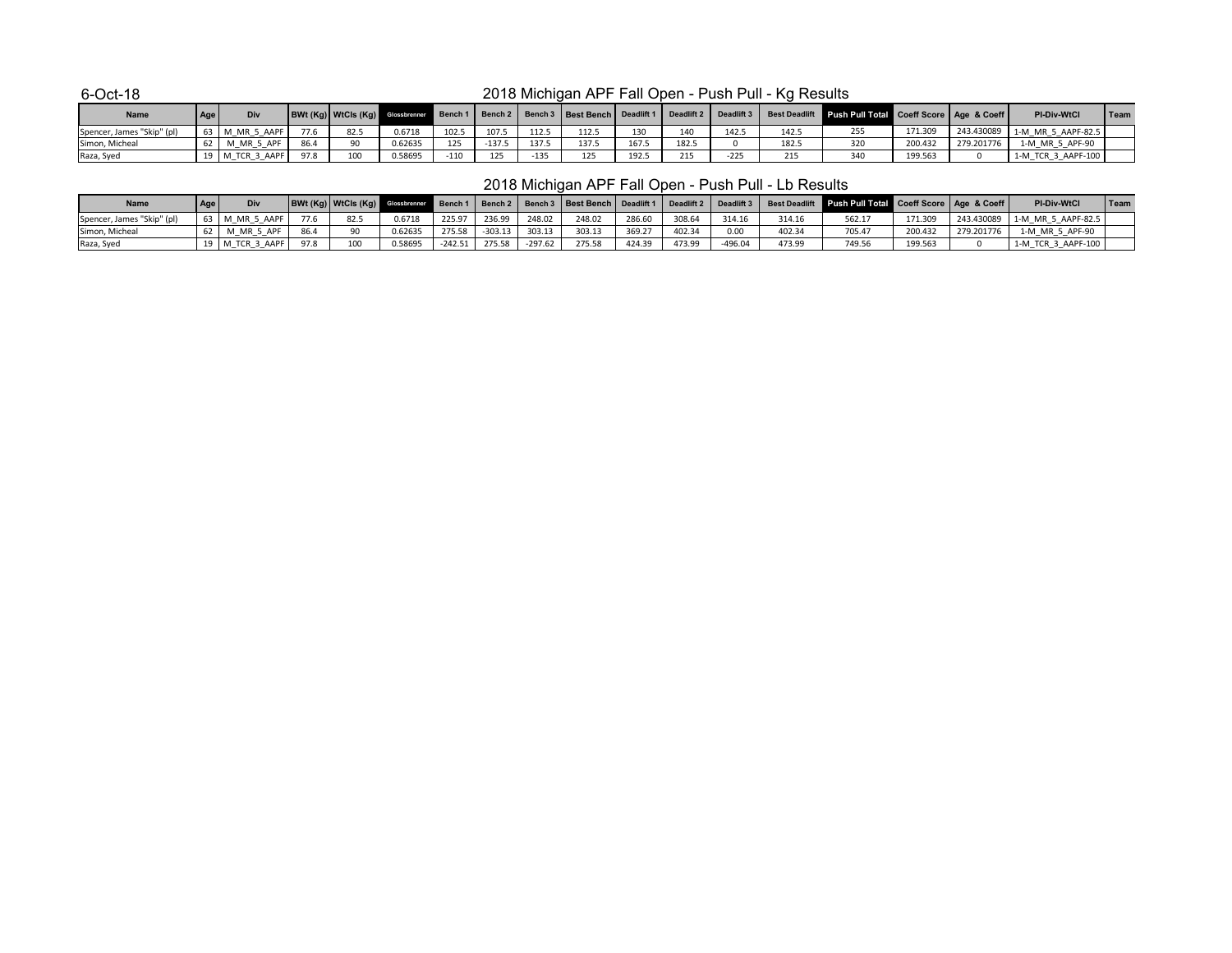| <b>Name</b>                | Age | Div               |       | BWt(Kg) WtCls(Kg) | Glossbrenner | Bench 1 | Bench <sub>2</sub> |          |       |          | Bench 3 Best Bench Coeff Score   Age & Coeff | <b>PI-Div-WtCl</b> | Team                     |
|----------------------------|-----|-------------------|-------|-------------------|--------------|---------|--------------------|----------|-------|----------|----------------------------------------------|--------------------|--------------------------|
| Winner, Diane              |     | _MR_3_APF         | 102.7 | SHW               | 0.70845      | 70      | 80                 | 85       | 85    | 60.21825 | 68.0466225                                   | 1-F_MR_3_APF-SHW   | <b>Blue Line Barbell</b> |
| Smith, Erica               |     | <b>SR AAPF</b>    | 66.4  | 67.5              | 0.9113       | $-67.5$ | $-67.5$            | 67.5     | 67.5  | 61.51275 |                                              | 1-F SR AAPF-67.5   |                          |
| Shipley, Cliff (aapf)      |     | MES 4 AAPF<br>I M | 73.5  | 75                | 0.699        | 92.5    | $-97.5$            | $-97.5$  | 92.5  | 64.6575  | 85.0246125                                   | 1-M MES 4 AAPF-75  | Team Repz                |
| Shipley, Cliff (apf)       |     | MES 4 APF         | 73.5  | 75                | 0.699        | 92.5    | $-97.5$            | $-97.5$  | 92.5  | 64.6575  | 85.0246125                                   | 1-M_MES_4_APF-75   | Team Repz                |
| Spencer, James "Skip" (bp) | 63  | M_MR_5_AAPF       | 77.6  | 82.5              | 0.6718       | 102.5   | 107.5              | 112.5    | 112.5 | 75.5775  | 107.3956275                                  | 1-M MR 5 AAPF-82.5 |                          |
| Dunbar, Brandon            |     | M SEM APF         | 106.1 | 110               | 0.56865      | $-275$  | $-275$             | $-277.5$ | 0     |          |                                              |                    |                          |

# 2018 Michigan APF Fall Open - Bench Only - Lb Results

| <b>Name</b>                | Age | <b>Div</b>        |       | BWt (Kg)   WtCls (Kg) | Glossbrenner | <b>Bench 1</b> | Bench <sub>2</sub> |           |        |          | Bench 3 Best Bench Coeff Score   Age & Coeff | <b>PI-Div-WtCl</b> | Team                     |
|----------------------------|-----|-------------------|-------|-----------------------|--------------|----------------|--------------------|-----------|--------|----------|----------------------------------------------|--------------------|--------------------------|
| Winner, Diane              | 50  | _MR_3_APF         | 102.7 | SHW                   | 0.70845      | 154.32         | 176.37             | 187.39    | 187.39 | 60.21825 | 68.0466225                                   | 1-F MR 3 APF-SHW   | <b>Blue Line Barbell</b> |
| Smith, Erica               | 39  | SR AAPF           | 66.4  | 67.5                  | 0.9113       | $-148.81$      | $-148.81$          | 148.81    | 148.81 | 61.51275 |                                              | 1-F SR AAPF-67.5   |                          |
| Shipley, Cliff (aapf)      |     | 59   M MES 4 AAPF | 73.5  |                       | 0.699        | 203.93         | $-214.95$          | $-214.95$ | 203.93 | 64.6575  | 85.0246125                                   | 1-M MES 4 AAPF-75  | Team Repz                |
| Shipley, Cliff (apf)       | 59  | M_MES_4_APF       | 73.5  |                       | 0.699        | 203.93         | $-214.95$          | $-214.95$ | 203.93 | 64.6575  | 85.0246125                                   | 1-M MES 4 APF-75   | Team Repz                |
| Spencer, James "Skip" (bp) | 63  | M_MR_5_AAPF       | 77.6  | 82.5                  | 0.6718       | 225.97         | 236.99             | 248.02    | 248.02 | 75.5775  | 107.3956275                                  | 1-M MR 5 AAPF-82.5 |                          |
| Dunbar, Brandon            | 36  | M SEM APF         | 106.1 | 110                   | 0.56865      | $-606.27$      | $-606.27$          | $-611.78$ | 0.00   |          |                                              |                    |                          |

# 2018 Michigan APF Fall Open - Bench Only - Kg Results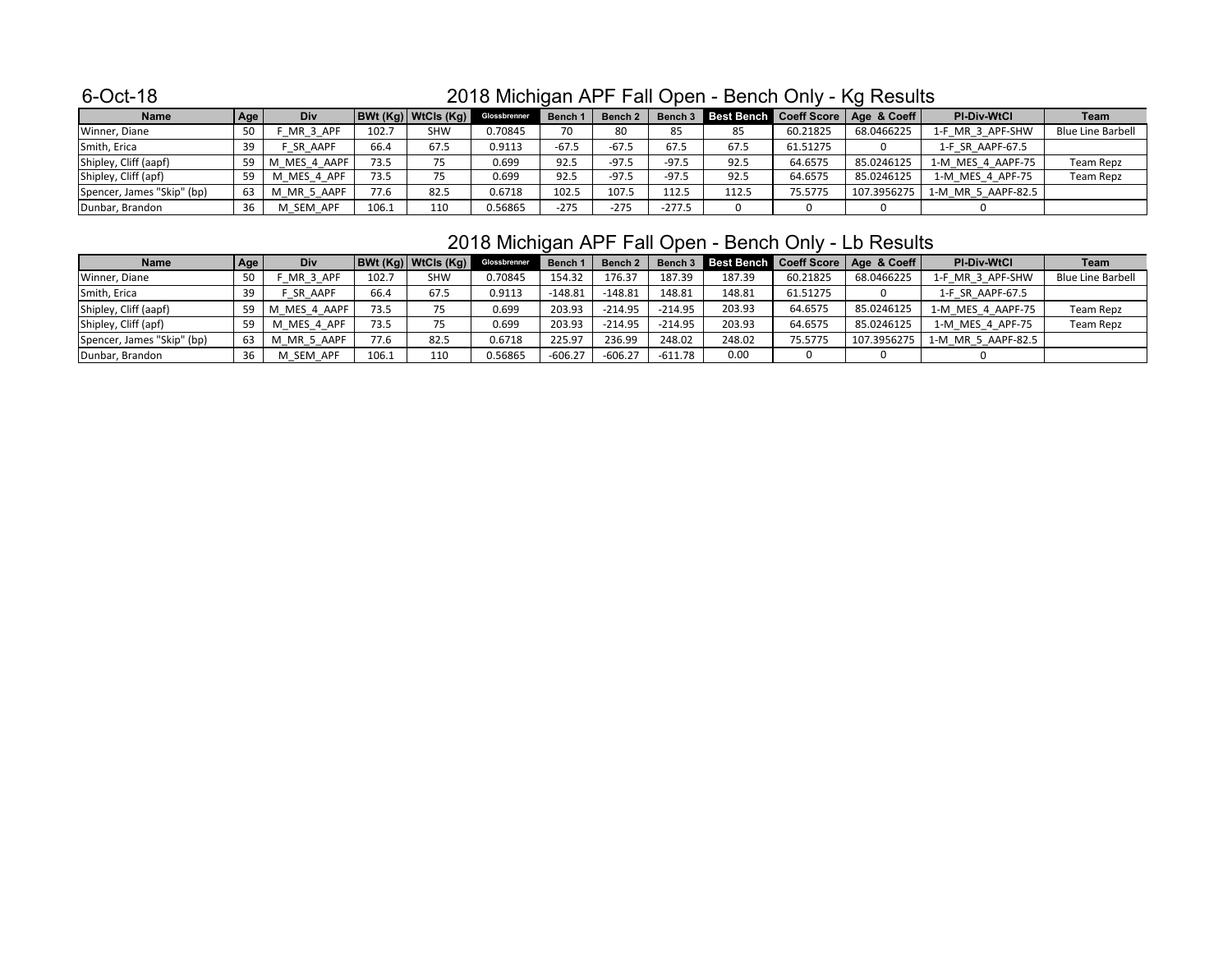| <b>Name</b>                | Age | Div         |      | <b>BWt (Kg) WtCls (Kg)</b> Glossbrenner |         | Deadlift 1 | Deadlift 2 | Deadlift 3 | Best Deadlift Coeff Score   Age & Coeff |            |         | <b>PI-Div-WtCl</b> | <b>Team</b>              |
|----------------------------|-----|-------------|------|-----------------------------------------|---------|------------|------------|------------|-----------------------------------------|------------|---------|--------------------|--------------------------|
| Chaffee, Eric (open dl)    | 39  | M OCR APF   | 110  | 110                                     | 0.5625  | 285        | 300        | $-305$     | 300                                     | 168.75     |         | 1-M OCR APF-110    | <b>Blue Line Barbell</b> |
| Chaffee, Eric (submast dl) | 39  | M SCR APF   | 110  | 110                                     | 0.5625  | 285        | 300        | $-305$     | 300                                     | 168.75     |         | 1-M SCR APF-110    | <b>Blue Line Barbell</b> |
| McBride, Mark              |     | M SR AAPF   | 74.3 | 75                                      | 0.69335 | 210        | 217.5      | 227.5      | 227.5                                   | 157.737125 |         | 1-M SR AAPF-75     |                          |
| Shipley, Cliff (raw)       | 59  | M_MR_4_AAPF | 73.5 | 75                                      | 0.699   | 175        | 187.5      | 200        | 200                                     | 139.8      | 183.837 | 1-M MR 4 AAPF-75   | Team Repz                |

| <b>Name</b>                | Age | <b>Div</b>       |      | <b>BWt (Kg) WtCls (Kg)</b> Glossbrenner |         | Deadlift 1 | Deadlift 2 | Deadlift 3 | Best Deadlift Coeff Score   Age & Coeff |            |         | <b>PI-Div-WtCl</b> | <b>Team</b>              |
|----------------------------|-----|------------------|------|-----------------------------------------|---------|------------|------------|------------|-----------------------------------------|------------|---------|--------------------|--------------------------|
| Chaffee, Eric (open dl)    | 39  | M OCR APF        | 110  | 110                                     | 0.5625  | 628.31     | 661.38     | $-672.40$  | 661.38                                  | 168.75     |         | 1-M OCR APF-110    | Blue Line Barbell        |
| Chaffee, Eric (submast dl) | 39  | SCR APF<br>м     | 110  | 110                                     | 0.5625  | 628.31     | 661.38     | -672.40    | 661.38                                  | 168.75     |         | 1-M SCR APF-110    | <b>Blue Line Barbell</b> |
| McBride, Mark              |     | M SR AAPF        | 74.3 | 75                                      | 0.69335 | 462.97     | 479.50     | 501.55     | 501.55                                  | 157.737125 |         | 1-M SR AAPF-75     |                          |
| Shipley, Cliff (raw)       |     | 59   M MR 4 AAPF | 73.5 | 75                                      | 0.699   | 385.81     | 413.36     | 440.92     | 440.92                                  | 139.8      | 183.837 | 1-M MR 4 AAPF-75   | Team Repz                |

# 2018 Michigan APF Fall Open - Deadlift Only - Kg Results

# 2018 Michigan APF Fall Open - Deadlift Only - Lb Results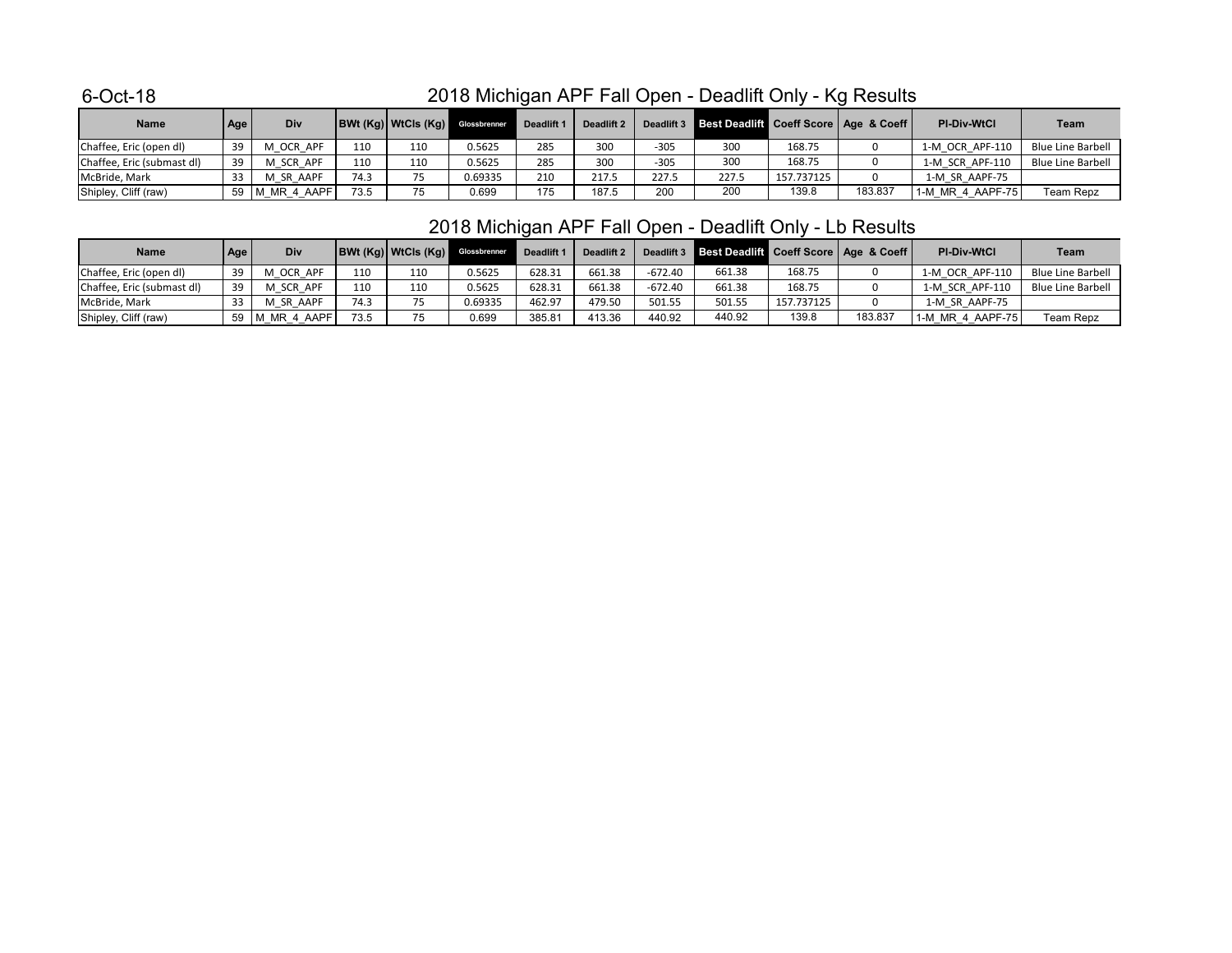| $U$ -UUL-TO                                     |            |                              |                |                       |                    |                |                 |                   |                      |                 |                    |                      |                |                        |                | 2010 Milchigali AFT Tail Open - Full FOWEL - Ry Results |                   |                        |                |                         |                           |                                          |                                            |                                    |
|-------------------------------------------------|------------|------------------------------|----------------|-----------------------|--------------------|----------------|-----------------|-------------------|----------------------|-----------------|--------------------|----------------------|----------------|------------------------|----------------|---------------------------------------------------------|-------------------|------------------------|----------------|-------------------------|---------------------------|------------------------------------------|--------------------------------------------|------------------------------------|
| <b>Name</b>                                     | Age        | <b>Div</b>                   |                | BWt (Kg)   WtCls (Kg) | Glossbrenner       | Squat 1        | Squat 2         |                   | Squat 3   Best Squat | <b>Bench 1</b>  | Bench <sub>2</sub> | <b>Bench 3</b>       |                | Best Bench   Sub Total | Deadlift 1     | Deadlift 2                                              | Deadlift 3        | Best Deadlift PL Total |                |                         | Coeff Score   Age & Coeff | <b>PI-Div-WtCl</b>                       | <b>Team</b>                                | <b>Notes</b>                       |
| Wright, Alison (aapf)                           | 20         | F JR AAPF                    | 56             | 56                    | 1.0439             | 65             | -80             | -80               |                      | 42.5            | 52.5               |                      | 52.5           | 117.5                  | 75             | 87.5                                                    | $-92.5$           | 87.5                   | 205            | 213.9995                |                           | 1-F JR AAPF-56                           |                                            |                                    |
| Wright, Alison (apf)                            | 20         | F JR APF                     | 56             | 56                    | 1.0439             | 65             | -80             | -80               |                      | 42.5            | 52.5               |                      | 52.5           | 117.5                  | 75             | 87.5                                                    | $-92.5$           | 87.5                   | 205            | 213.9995                |                           | 1-F JR APF-56                            |                                            |                                    |
| Phillips, Stacie                                | 40         | F MCR 1 AAPF                 | 65.5           | 67.5                  | 0.9211             | 87.5           | 92.5            | 102.5             | 102.5                | 40              | -50                | $-50$<br>റ           | 40             | 142.5                  | 100            | 107.5                                                   |                   | 107.5                  | 250            | 230.275                 | 230.275                   | 1-F MCR 1 AAPF-67.5                      | <b>Blue Line Barbell</b>                   |                                    |
| Kinnane, Tera<br>Muskat, Taline (mast1)         | 42<br>-41  | F MCR 1 AAPF<br>F MR 1 AAPF  | 110.2<br>51.8  | SHW<br>52             | 0.69105<br>1.111   | 167.5<br>82.5  | 92.5            | - 0<br>95         | 167.5                | 90<br>57.5      | 62.5               | 65                   | 90<br>65       | 257.5<br>160           | 157.5<br>105   | $\overline{0}$<br>110                                   | $-115$            | 157.5<br>110           | 415<br>270     | 286.78575<br>299.97     | 292.521465<br>302.9697    | 1-F_MCR_1_AAPF-SHW<br>1-F MR 1 AAPF-52   | Team Repz                                  | Best Women's Classic Raw           |
| Nieuwbeerta, Kelly                              | 40         | F MR 1 AAPF                  | 112.7          | SHW                   | 0.68745            | 75             | 82.5            | -90               | 82.5                 | 30              | 42.5               | $-52.5$              | 30             | 112.5                  | 95             | 100                                                     | 112.5             | 112.5                  | 225            | 154.67625               | 154.67625                 | 1-F MR 1 AAPF-SHW                        |                                            |                                    |
| Barth, Wendy                                    | 48         | F MR 2 AAPF                  | 71.3           | 75                    | 0.8653             | 52.5           | 55              | 60                | 60                   | 32.5            |                    | -40                  |                | 95                     | 82.5           | 90                                                      | 97.5              | 97.5                   | 192.5          | 166.57025               | 182.7275643               | 1-F MR 2 AAPF-75                         | Twyfit                                     |                                    |
| Filmore, Mindy (aapf)                           | -47        | F MR 2 AAPF                  |                | SHW                   | 0.7273             | 87.5           | 90              | 95                |                      | 55              | 62.5               | 65                   | 65             | 160                    | 92.5           | 107.5                                                   | 115               | 115                    | 275            | 200.0075                | 216.408115                | 1-F MR 2 AAPF-SHW                        | <b>Team Repz</b>                           |                                    |
| Filmore, Mindy (apf)                            | 47<br>25   | F MR 2 APF                   | 96<br>79.6     | SHW<br>82.5           | 0.7273<br>0.80435  | 87.5<br>125    | 90              | 95<br>135         |                      | 55<br>57.5      | 62.5<br>-60        | 65<br>-60            | 65<br>57.5     | 160<br>192.5           | 92.5           | 107.5<br>137.5                                          | 115<br>145        | 115<br>145             | 275<br>337.5   | 200.0075<br>271.468125  | 216.408115                | 1-F MR 2 APF-SHW<br>1-F OCR AAPF-82.5    | <b>Team Repz</b>                           |                                    |
| Frisbie, Rachel<br>Fischre, Genevieve           |            | F OCR AAPF<br>F_OCR_AAPF     | 80.7           | 82.5                  | 0.79735            | 82.5           | 130<br>90       | 100               | 135<br>100           | 52.5            | 57.5               | $-62.5$              | 57.5           | 157.5                  | 130<br>125     | 135                                                     | 142.5             | 142.5                  | 300            | 239.205                 |                           | 2-F_OCR_AAPF-82.5                        | Armor Fitness                              |                                    |
| Miteen, Tori                                    | 32         | F_OCR_AAPF                   | 100.9          | SHW                   | 0.71315            | 125            | 137.5           | 145               | 145                  | 67.5            | $-72.5$            | $-75$                | 67.5           | 212.5                  | 145            | 155                                                     | $-167.5$          | 155                    | 367.5          | 262.082625              |                           | 1-F OCR AAPF-SHW                         |                                            |                                    |
| Muskat, Taline (open)                           | -41        | F OR AAPF                    | 51.8           | 52                    | 1.111              | 82.5           | 92.5            | 95                |                      | 57.5            | 62.5               | 65                   | 65             | 160                    | 105            | 110                                                     | $-115$            | 110                    | 270            | 299.97                  | 302.9697                  | 1-F OR AAPF-52                           |                                            |                                    |
| Murray, Andy                                    |            | F OR AAPF                    | 58.8           | 60                    | 1.0037             | 75             | $-82.5$         | 82.5              | 82.5                 | 57.5            | -60                | -60                  | 57.5           | 140                    | 112.5          | 117.5                                                   | 122.5             | 122.5                  | 262.5          | 263.47125               |                           | 1-F OR AAPF-60                           |                                            |                                    |
| Ogg, Samantha (aapf)                            |            | F OR AAPF                    | 70             | 75                    | 0.87645            | 132.5          | 140             | 150<br>127.5      | 150                  | 72.5            | 82.5<br>57.5       | $-92.5$              | 82.5           | 232.5                  | 155            | 167.5                                                   | $-182.5$<br>127.5 | 167.5                  | 400            | 350.58<br>264.390625    |                           | 1-F OR AAPF-75                           |                                            |                                    |
| Castillo, Danielle<br>Miller, Faith             | 25         | F OR AAPF<br>F OR AAPF       | 73.7<br>78.7   | 75<br>82.5            | 0.84605<br>0.81015 | 107.5<br>75    | 120<br>$-92.5$  | $-92.5$           | 127.5                | 52.5<br>52.5    | $-57.5$            | -60<br>57.5          | 57.5<br>57.5   | 185<br>132.5           | 107.5<br>112.5 | 120<br>125                                              | 130               | 127.5<br>130           | 312.5<br>262.5 | 212.664375              |                           | 2-F OR AAPF-75<br>1-F OR AAPF-82.5       |                                            |                                    |
| Darnell, Chloe                                  |            | F OR AAPF                    | 103.1          | SHW                   | 0.70745            | 90             | 95              | 102.5             | 102.5                | 65.             |                    | -75                  |                | 172.5                  | 152.5          | 157.5                                                   | 167.5             | 167.5                  | 340            | 240.533                 |                           | 1-F OR AAPF-SHW                          | <b>Armor Fitness</b>                       |                                    |
| Reid, MaKayla                                   | -28        | F OR APF                     | 51.4           | 52                    | 1.1178             | $-92.5$        | 92.5            | 97.5              | 97.5                 | 37.5            |                    | $-50$                | 45             | 142.5                  | 92.5           | 100                                                     | 105               | 105                    | 247.5          | 276.6555                |                           | 1-F OR APF-52                            |                                            |                                    |
| Ogg, Samantha (apf)                             |            | F OR APF                     | 70             | 75                    | 0.87645            | 132.5          | 140             | 150               | 150                  | 72.5            | 82.5               | $-92.5$              | 72.5           | 222.5                  | 155            | 167.5                                                   | $-182.5$          | 167.5                  | 390            | 341.8155                |                           | 1-F OR APF-75                            |                                            |                                    |
| Smith, Courtney (open)<br>Stokes, Amy           | 35<br>-37  | F OR APF<br>F SCR AAPF       | 74.7<br>69.3   | 75<br>75              | 0.83835<br>0.88265 | 105<br>82.5    | 115<br>90       | $-122.5$<br>-95   | 115                  | $-52.5$<br>40   | 55                 | -60<br>47.5          | 55<br>47.5     | 170<br>137.5           | 115<br>110     | 122.5<br>117.5                                          | 130<br>122.5      | 130<br>122.5           | 300<br>260     | 251.505<br>229.489      |                           | 2-F OR APF-75<br>1-F SCR AAPF-75         | <b>Blue Line Barbell</b>                   |                                    |
| Bush, Ashley                                    | -33        | F SCR APF                    | 108.6          | SHW                   | 0.69435            | 112.5          | 120             | 127.5             | 127.5                | 65              | $-67.5$            | 67.5                 | 67.5           | 195                    | 125            | 137.5                                                   | $-155$            | 137.5                  | 332.5          | 230.871375              |                           | 1-F_SCR_APF-SHW                          | <b>Athletic Advantage</b>                  |                                    |
| Ziobron, Melissa (aapf)                         | -33        | F SR AAPF                    | 59.4           | 60                    | 0.9956             | 92.5           | $-107.5$        | 107.5             | 107.5                | 60              | -65                | 65                   | 65             | 172.5                  | 112.5          | 122.5                                                   | 137.5             | 137.5                  | 310            | 308.636                 |                           | 1-F SR AAPF-60                           | Couthen                                    |                                    |
| Ziobron, Melissa (apf)                          | -33        | F SR APF                     | 59.4           | 60                    | 0.9956             | 92.5           | $-107.5$        | 107.5             | 107.5                | 60.             | -65                | 65                   | 65             | 172.5                  | 112.5          | 122.5                                                   | 137.5             | 137.5                  | 310            | 308.636                 |                           | 1-F SR APF-60                            | Couthen                                    |                                    |
| Warden, Kate                                    | 33         | F SR APF                     | 60             | 60                    | 0.9876             | 80             | 85              | 87.5              | 87.5                 | 55              | 60                 | $-62.5$              | 60             | 147.5                  | 110            | 120                                                     | 127.5             | 127.5                  | 275            | 271.59                  |                           | 2-F_SR_APF-60                            |                                            |                                    |
| Smith, Courtney (submast)<br>Firer, Ayla (aapf) | 35<br>15   | F SR APF<br>F TR 1 AAPF      | 74.7<br>91     | 75<br>SHW             | 0.83835<br>0.7439  | 105<br>72.5    | 115<br>87.5     | $-122.5$<br>97.5  | 115<br>97.5          | $-52.5$<br>42.5 | 55<br>$-50$        | -60<br>-50           | 55<br>42.5     | 170<br>140             | 115<br>97.5    | 122.5<br>122.5                                          | 130<br>137.5      | 130<br>137.5           | 300<br>277.5   | 251.505<br>206.43225    |                           | 1-F SR APF-75<br>1-F TR 1 AAPF-SHW       | Team Repz Gym                              |                                    |
| Danko, Kendall                                  | -13        | F TR 1 APF                   | 48.8           | 52                    | 1.1641             | 72.5           | 77.5            | 82.5              | 82.5                 | 37.5            | 40                 | 42.5                 | 42.5           | 125                    | 97.5           | 102.5                                                   | 105               |                        | 230            | 267.743                 |                           | 1-F TR 1 APF-52                          |                                            |                                    |
| Firer, Ayla (apf)                               | 15         | F TR 1 APF                   | 91             | SHW                   | 0.7439             | 72.5           | 87.5            | 97.5              | 97.5                 | 42.5            | $-50$              | $-50$                | 42.5           | 140                    | 97.5           | 122.5                                                   | 137.5             | 137.5                  | 277.5          | 206.43225               |                           | 1-F TR 1 APF-SHW                         | Team Repz Gym                              |                                    |
| Tech, Edmund                                    |            | M JCR APF                    | 80.8           | 82.5                  | 0.65345            | 165            | $-180$          | 180               | 180                  | 125             | -130               | -130                 | 125            | 305                    | 202.5          | 215                                                     | $-222.5$          | 215                    | 520            | 339.794                 |                           | 1-M JCR APF-82.5                         |                                            |                                    |
| Lane, Eric                                      |            | M_JCR_APF<br>M JR AAPF       | 97.2<br>82.1   | 100<br>82.5           | 0.58855<br>0.64665 | 225<br>165     | 235<br>$-180$   | $-240$<br>180     | 235                  | 155<br>110      | $-162.5$<br>117.5  | $-162.5$<br>122.5    | 155<br>122.5   | 390<br>302.5           | 235<br>165     | -240<br>187.5                                           | 200               | 235<br>200             | 625<br>502.5   | 367.84375<br>324.941625 |                           | 1-M JCR APF-100<br>1-M JR AAPF-82.5      | Athletic Advantage                         |                                    |
| Shaw, Isaac (aapf jr<br>Kambers, Thomas         | 22         | M JR AAPF                    | 122.2          | 125                   | 0.54865            | 237.5          | $-252.5$        | 252.5             | 252.5                | 172.5           | $-180$             | $-180$               | 172.5          | 425                    | 247.5          | 265                                                     | $-275$            | 265                    | 690            | 378.5685                |                           | 1-M JR AAPF-125                          | Repz Gym                                   |                                    |
| Bentley, Rylan (jr                              | -22        | M JR APF                     | 82.2           | 82.5                  | 0.64615            | 172.5          | 187.5           | $-200$            | 187.5                | 130             | 142.5              | $-147.5$             | 142.5          | 330                    | 180            | 192.5                                                   | 200               | 200                    | 530            | 342.4595                |                           | 1-M JR APF-82.5                          |                                            |                                    |
| Shaw, Isaac (apf jr)                            | -20        | M JR APF                     | 82.1           | 82.5                  | 0.64665            | 165            | $-180$          | 180               | 180                  | 110             | 117.5              | 122.5                | 122.5          | 302.5                  | 165            | 187.5                                                   | 200               | 200                    | 502.5          | 324.941625              |                           | 2-M JR APF-82.5                          | Repz Gym                                   |                                    |
| Straub, Erik (mast1)                            | -44        | M MCR 1 AAPF                 | 99.5           | 100                   | 0.58255            | 225            | 240             | $-245$            | 240                  | 175             | 185                | $-192.5$             | 185            | 425                    | 222.5          | 235                                                     | 242.5             | 242.5                  | 667.5          | 388.852125              | 405.5727664               | 1-M MCR 1 AAPF-100                       | <b>Blue Line Barbell</b>                   |                                    |
| Patrick, Joseph<br>Hunt, Paul (mast2)           | 40<br>49   | M MCR 1 AAPF<br>M MCR 2 AAPF | 97.7<br>107.2  | 100<br>110            | 0.58715<br>0.56675 | 145<br>225     | $-165$<br>255   | 165<br>$-262.5$   | 16!<br>255           | 107.5<br>112.5  | 117.5<br>122.5     | $-127.5$<br>130      | 117.5<br>130   | 282.5<br>385           | 185<br>227.5   | 212.5<br>240                                            | $-227.5$<br>250   | 212.5<br>250           | 495<br>635     | 290.63925<br>359.88625  | 290.63925<br>400.5533963  | 2-M MCR 1 AAPF-100<br>1-M MCR 2 AAPF-110 | Team Repz Gym                              |                                    |
| Kipp, Brian                                     | 47         | M MCR 2 AAPF                 | 130.1          | 140                   | 0.5402             | 240            | 260             | $-280$            | 26                   | 152.5           | 165                | $-177.5$             | 165            | 425                    | 267.5          | 290                                                     | 310               | 310                    | 735            | 397.047                 | 429.604854                | 1-M MCR 2 AAPF-140                       |                                            | Best Men's Heavyweight Classic Raw |
| Jensen, Gary                                    | -62        | M MCR 5 AAPF                 | 86.9           | 90                    | 0.6265             | 100            | 115             | 125               | 125                  | 87.5            | $-100$             | -100                 | 87.5           | 212.5                  | 130            | $\overline{0}$                                          |                   | 130                    | 342.5          | 214.57625               | 298.904716                | 1-M MCR 5 AAPF-90                        | Up North Nutrition & Gym 906               | Best Men's Lightweight Classic Raw |
| Anderson, Rick                                  |            | M MES 5 AAPF                 | 66.8           | 67.5                  | 0.7551             | 142.5          | 152.5           | $-160$            | 152.5                | 87.5            | -90                | 92.5                 | 92.5           | 245                    | 142.5          | 152.5                                                   | $-160$            | 152.5                  | 397.5          | 300.15225               | 426.516347                | 1-M MES 5 AAPF-67.5                      |                                            |                                    |
| Pawlak, Ray                                     | ഹ          | M MES 5 APF                  | 106            | 110                   | 0.56885            | 165            | 177.5           | $-205$            | 177.5                | 115             | 125                | 137.5                | 137.5          | 315                    | 165            | 187.5                                                   | 212.5             | 212.5                  | 527.5          | 300.068375              | 402.091622                | 1-M MES 5 APF-110                        | Armageddon                                 |                                    |
| Ament, Chris<br>Sawyer, Micheal                 |            | M MR 1 APF<br>M MR 5 AAPF    | 78.2<br>110.6  | 82.5<br>125           | 0.66815<br>0.56165 | 105<br>130     | 115<br>135      | 135<br>- 0        | 135<br>135           | 62.5<br>110     | -115               | $-87.5$<br>$\Omega$  | 75<br>110      | 210<br>245             | 150<br>177.5   | 170<br>182.5                                            | $-175$            | 170<br>182.5           | 380<br>427.5   | 253.897<br>240.105375   | 256.43597<br>341.189737   | 1-M MR 1 APF-82.5<br>1-M MR 5 AAPF-125   |                                            | Best Men's Lightweigh Raw          |
| Zimmerman, Ray                                  | -60        | M MR 5 AAPF                  | 131.4          | 140                   | 0.5389             | 150            | 162.5           | 182.5             | 182.5                | 150             | 157.5              | 165                  | 165            | 347.5                  | 177.5          | 192.5                                                   | 207.5             | 207.5                  | 555            | 299.0895                | 400.77993                 | 1-M MR 5 AAPF-140                        |                                            | Best Men's Heavyweight Raw         |
| Straub, Erik (open                              |            | M OCR AAPF                   | 99.5           | 100                   | 0.58255            | 225            | 240             | $-245$            | 240                  | 175             | 185                | $-192.5$             | 185            | 425                    | 222.5          | 235                                                     | 242.5             | 242.                   | 667.5          | 388.852125              | 405.5727664               | 1-M OCR AAPF-100                         |                                            |                                    |
| Hunt, Paul (open                                | 49         | M OCR AAPF                   | 107.2          | 110                   | 0.56675            | 225            | 255             | $-262.5$          | 255                  | 112.5           | 122.5              | 130                  | 130            | 385                    | 227.5          | 240                                                     | 250               | 250                    | 635            | 359.88625               | 400.5533963               | 1-M OCR AAPF-110                         |                                            |                                    |
| Ash, Derek (aapf)                               | -24        | M OCR AAPF<br>M OCR AAPF     | 136.8<br>131.2 | 140<br>140            | 0.53385<br>0.53915 | 250<br>155     | 257.5<br>167.5  | 265<br>177.5      | 26<br>177.5          | 165<br>130      | -175<br>140        | 147.5                | 165<br>147.5   | 430<br>325             | 280<br>200     | 292.5<br>215                                            | 300<br>227.5      | 300<br>227.5           | 730<br>552.5   | 389.7105<br>297.880375  |                           | 1-M OCR AAPF-140<br>2-M OCR AAPF-140     | <b>Blue Line Barbell</b>                   |                                    |
| Stringer, Jimmy<br>Draper, Matt                 |            | M_OCR_AAPF                   | 169.8          | SHW                   | 0.509295           | 305            | 315             | 325               | 325                  | 62.5            |                    | $\Omega$             | 62.5           | 387.5                  | 300            | 315                                                     | 320               | 320                    | 707.5          | 360.3262125             |                           | 1-M_OCR_AAPF-SHW                         |                                            |                                    |
| Mikami, Jintaro                                 |            | M OCR APF                    | 88.9           | 90                    | 0.61815            | 177.5          | 187.5           | 192.5             | 192.5                | 117.5           | 122.5              | 125                  | 125            | 317.5                  | 212.5          | 215                                                     | 217.5             | 217.5                  | 535            | 330.71025               |                           | 1-M OCR APF-90                           |                                            |                                    |
| Chaffee, Eric (open)                            | -39        | M OCR APF                    | 110            | 110                   | 0.5625             | 250            | 265             | 275               | 275                  | 130             | 142.5              | 152.5                | 152.5          | 427.5                  | 285            | 300                                                     | $-305$            | 300                    | 727.5          | 409.21875               |                           | 1-M OCR APF-110                          | <b>Blue Line Barbell</b>                   |                                    |
| Ash, Derek (apf)<br>Dunn, Dakota                |            | M_OCR_APF<br>M OCR APF       | 136.8<br>134.1 | 140<br>140            | 0.53385<br>0.53635 | 250<br>237.5   | 257.5<br>255    | 265<br>262.5      | 265<br>262.5         | 165<br>132.5    | -175<br>142.5      | $-157.5$             | 165<br>142.5   | 430<br>405             | 280<br>247.5   | 292.5<br>262.5                                          | 300<br>$-275$     | 300<br>262.5           | 730<br>667.5   | 389.7105<br>358.013625  |                           | 1-M_OCR_APF-140<br>2-M OCR APF-140       |                                            |                                    |
| Arvai, George                                   |            | M OEM AAPF                   | 86             | 90                    | 0.6281             | 220            | 232.5           | 250               | 250                  | $-140$          | 140                | 150                  | 150            | 400                    | 212.5          | 227.5                                                   | $-240$            | 227.5                  | 627.5          | 394.13275               |                           | 1-M OEM AAPF-90                          | <b>Team Stone</b>                          |                                    |
| Perez, Marcelo                                  |            | M OR AAPF                    | 74.3           | 75                    | 0.69335            | 170            | 180             | 187.5             | 187.5                | 107.5           | 117.5              | $-127.5$             | 117.5          | 305                    | 200            | 215                                                     | $-220$            | 215                    | 520            | 360.542                 |                           | 1-M OR AAPF-75                           | <b>Blue Line Barbell</b>                   |                                    |
| Austermiller, Austin                            |            | M OR AAPF                    | 79.9           | 82.5                  | 0.6613             | 157.5          | 165             | 182.5             | 182.5                | 100             | 110                | -115                 | 110            | 292.5                  | 195            | 205                                                     | 215               | 215                    | 507.5          | 335.60975               |                           | 1-M_OR_AAPF-82.5                         |                                            |                                    |
| Shaw, Isaac (aapf o)                            |            | M OR AAPF                    | 82.1           | 82.5<br>-90           | 0.64665            | 165            | $-180$          | 180               | 180                  | 110             | 117.5              | 122.5                | 122.5          | 302.5                  | 165            | 187.5                                                   | 200               | 200                    | 502.5          | 324.941625              |                           | 2-M OR AAPF-82.5                         | Repz Gym                                   |                                    |
| Smith, Gavin<br>Frizzle, Adam                   | 19<br>25   | M OR AAPF<br>M OR AAPF       | 90<br>89.1     | 90                    | 0.61185<br>0.6153  | 172.5<br>117.5 | 190<br>127.5    | $-192.5$<br>137.5 | 190<br>137.5         | 137.5<br>102.5  | -150<br>107.5      | -150<br>112.5        | 137.5<br>112.5 | 327.5<br>250           | 207.5          | 215<br>177.5                                            | 230<br>$-192.5$   | 230<br>177.5           | 557.5<br>427.5 | 341.106375<br>263.04075 |                           | 1-M OR AAPF-90<br>2-M OR AAPF-90         |                                            |                                    |
| Issa, Alex (aapf)                               | 25         | M OR AAPF                    | 98.7           | 100                   | 0.58455            | 247.5          | 255             | $-260$            | 255                  | 170             | $-177.5$           | $-177.5$             | 170            | 425                    | 265            | 272.5                                                   | 277.5             | 277.5                  | 702.5          | 410.646375              |                           | 1-M OR AAPF-100                          |                                            |                                    |
| Kieras, Andrew                                  | 30         | M OR AAPF                    | 106.6          | 110                   | 0.5678             | 185            | 200             | 215               | 215                  | 110             | 125                | 137.5                | 137.5          | 352.5                  | 225            | 260                                                     | 270               | 270                    | 622.5          | 353.4555                |                           | 1-M OR AAPF-110                          |                                            |                                    |
| Valkner, Keith                                  |            | M OR AAPF                    | 123.8          | 125                   | 0.54685            | 242.5          | 255             | 267.5             | 267.5                | 150             | 160                | -165                 | 160            | 427.5                  | 285            | 310                                                     | 330               | 330                    | 757.5          | 414.238875              |                           | 1-M_OR_AAPF-125                          |                                            |                                    |
| Vineyard, Tate                                  |            | M OR APF                     | 72.8           | 75                    | 0.70415            | 155<br>172.5   | 167.5           | 180               | 180                  | 125<br>130      | 132.5<br>142.5     | -140<br>$-147.5$     | 132.5          | 312.5                  | 195<br>180     | 200<br>192.5                                            | 210               | 210                    | 522.5          | 367.918375<br>342.4595  |                           | 1-M_OR_APF-75<br>1-M OR APF-82.5         |                                            | Best Men's Lightweight Raw         |
| Bentley, Rylan (open)<br>Shaw, Isaac (apf o)    | -20        | M OR APF<br>M OR APF         | 82.2<br>82.1   | 82.5<br>82.5          | 0.64615<br>0.64665 | 165            | 187.5<br>$-180$ | $-200$<br>180     | 187.5<br>180         | 110             | 117.5              | 122.5                | 142.5<br>122.5 | 330<br>302.5           | 165            | 187.5                                                   | 200<br>200        | 200<br>200             | 530<br>502.5   | 324.941625              |                           | 2-M OR APF-82.5                          | Repz Gym                                   |                                    |
| Toll, Dustin                                    | -32        | M OR APF                     | 88.3           | 90                    | 0.61845            | 175            | 182.5           | 187.5             | 187.5                | 125             | 137.5              | 142.5                | 142.5          | 330                    | 192.5          | 217.5                                                   | $-227.5$          | 217.5                  | 547.5          | 338.601375              |                           | 1-M OR APF-90                            |                                            |                                    |
| Fotopoulos, John                                |            | M OR APF                     | 89.6           | 90                    | 0.61335            | 135            | 140             | 147.5             | 147.5                | 105             | 112.5              | $-117.5$             | 112.5          | 260                    | 165            | 180                                                     | 195               | 195                    | 455            | 279.07425               |                           | 2-M_OR_APF-90                            |                                            |                                    |
| Taylor, Tim                                     | -25        | M OR APF                     | 87.4           | 90                    | 0.62215            | 135            | $-147.5$        | 147.5             | 147.5                | 92.5            | 102.5              | 105                  | 105            | 252.5                  | 175            | 190                                                     | 200               | 200                    | 452.5          | 281.522875              |                           | 3-M OR APF-90                            |                                            |                                    |
| Issa, Alex (apf)<br>Tullio, Dean                | 25<br>-35  | M OR APF<br>M OR APF         | 98.7<br>105    | 100<br>110            | 0.58455<br>0.57065 | 247.5<br>250   | 255<br>257.5    | $-260$<br>260     | 255<br>26            | 170<br>182.5    | $-177.5$<br>195    | $-177.5$<br>$-202.5$ | 170<br>195     | 425<br>455             | 265<br>260     | 272.5<br>275                                            | 277.5<br>280      | 277.5<br>28            | 702.5<br>735   | 410.646375<br>419.42775 |                           | 1-M OR APF-100<br>1-M OR APF-110         |                                            |                                    |
| Couthen, Eric                                   | 28         | M OR APF                     | 109            | 110                   | 0.56395            | 247.5          | 265             | 280               | 280                  | 152.5           | 170                | $-182.5$             | 170            | 450                    | 237.5          | 257.5                                                   | 272.5             | 272.5                  | 722.5          | 407.453875              |                           | 2-M_OR_APF-110                           | Couthen                                    |                                    |
| White, Grant                                    |            | M OR APF                     | 105.5          | 110                   | 0.56975            | 220            | 227.5           | 230               | 230                  | 130             | 137.5              | $-145$               | 137.5          | 367.5                  | 215            | 227.5                                                   | $-232.5$          | 227.5                  | 595            | 339.00125               |                           | 3-M OR APF-110                           | Smallz Barbell                             |                                    |
| Mott, Gary                                      |            | M OR APF                     | 108.8          | 110                   | 0.56425            | 165            | 175             | 180               | 180                  | $-132.5$        | 140                | -145                 | 140            | 320                    | 182.5          | 197.5                                                   | 210               | 210                    | 530            | 299.0525                |                           | 4-M OR APF-110                           |                                            |                                    |
| Charneski, Hunte                                |            | M OR APF                     | 118.5          | 125                   | 0.55245            | 217.5          | 237.5           | 242.5             | 242.5                | 182.5           | 192.5              | 197.5                | 197.5          | 440                    | 240            | 252.5                                                   | 272.5             | 272.5                  | 712.5          | 393.620625              |                           | 1-M OR APF-125                           | Freak Faktory Barbell & Sports Performance |                                    |
| Clark, Jamar (aapf)<br>Larger, Joe              | -35<br>-33 | M SCR AAPF<br>M SCR AAPF     | 66.1<br>119.4  | 67.5<br>125           | 0.762<br>0.55155   | 145<br>220     | 167.5<br>237.5  | 185<br>245        | 185<br>245           | 102.5<br>142.5  | 112.5<br>147.5     | 122.5<br>-155        | 122.5<br>147.5 | 307.5<br>392.5         | 197.5<br>220   | 215<br>237.5                                            | $-227.5$<br>245   | 215<br>245             | 522.5<br>637.5 | 398.145<br>351.613125   |                           | 1-M SCR AAPF-67.5<br>1-M SCR AAPF-125    |                                            |                                    |
| Clark, Jamar (apf)                              |            | M SCR APF                    | 66.1           | 67.5                  | 0.762              | 145            | 167.5           | 185               | 185                  | 102.5           | 112.5              | 122.5                | 122.5          | 307.5                  | 197.5          | 215                                                     | $-227.5$          | -215                   | 522.5          | 398.145                 |                           | 1-M SCR APF-67.5                         |                                            |                                    |
| Chaffee, Eric (submast)                         | -39        | M SCR APF                    | 110            | 110                   | 0.5625             | 250            | 265             | 275               | 275                  | 130             | 142.5              | 152.5                | 152.5          | 427.5                  | 285            | 300                                                     | $-305$            | 300                    | 727.5          | 409.21875               |                           | 1-M_SCR_APF-110                          | <b>Blue Line Barbell</b>                   |                                    |
| Patterson, John                                 | -33        | M SR AAPF                    | 123.5          | 125                   | 0.5472             | 185            | 197.5           | $-217.5$          | 197.5                | 137.5           | -147.5             | 147.5                | 147.5          | 345                    | 227.5          | 247.5                                                   | 270               | 270                    | 615            | 336.528                 |                           | 1-M SR AAPF-125                          | <b>Power Puppies</b>                       |                                    |
| Warden, Christopher<br>Ross, Charles            | 33         | M SR APF<br>M TCR 1 APF      | 91.1<br>56.3   | 100<br>60             | 0.60785<br>0.88765 | 150<br>42.5    | 162.5<br>52.5   | 170<br>75         | 170                  | 105<br>37.5     | 112.5<br>-45       | 125<br>$-57.5$       | 125<br>45      | 295<br>120             | 165<br>47.5    | 175<br>85                                               | 195<br>92.5       | 195<br>92.5            | 490<br>212.5   | 297.8465<br>188.625625  |                           | 1-M SR APF-100<br>1-M TCR 1 APF-60       | <b>Funxtional Fitness</b>                  |                                    |
| Clark, Matt                                     |            | M TCR 3 AAPF                 | 66.1           | 67.5                  | 0.762              | 147.5          | 155             |                   | 155                  | 110             | 120                | 122.5                | 122.5          | 277.5                  | 167.5          | 175                                                     | 185               | 185                    | 462.5          | 352.425                 |                           | 1-M TCR 3 AAPF-67.5                      | <b>Blue Line Barbell</b>                   |                                    |
| Dayus, Jason                                    | 18         | M TCR 3 APF                  | 123.7          | 125                   | 0.54695            | 300            | $-320$          | 320               | 320                  | 150             | -160               | 165                  | 165            | 485                    | 265            | 287.5                                                   | 300               | 300                    | 785            | 429.35575               |                           | 1-M TCR 3 APF-125                        | <b>DBAP Barbell</b>                        |                                    |
| Brandt, Skyler                                  | 19         | M TCR 3 APF                  | 139.6          | 140                   | 0.5314             | 300            | 330             | 350               |                      | 180             | 180                | 192.5                | 192.5          | 542.5                  | 300            | 320                                                     | $-340$            |                        | 862.5          | 458.3325                |                           | 1-M_TCR_3_APF-140                        |                                            |                                    |
| Rahrig, Jacksor                                 | 14         | M TR 1 AAPF                  | 54.1           | 56                    | 0.92565            | 37.5           | 42.5            | 50                | 50                   | 35              | 40                 | $-52.5$              | 40             | 90                     | 42.5           | 55                                                      | 67.5              | 67.5                   | 157.5          | 145.789875              |                           |                                          | <b>Funxtional Fitness</b>                  |                                    |

| <b>Team</b>                                                           | <b>Notes</b>                       |
|-----------------------------------------------------------------------|------------------------------------|
|                                                                       |                                    |
| <b>Blue Line Barbell</b>                                              |                                    |
| <b>Team Repz</b>                                                      |                                    |
|                                                                       | <b>Best Women's Classic Raw</b>    |
| Twyfit                                                                |                                    |
| <b>Team Repz</b><br><b>Team Repz</b>                                  |                                    |
|                                                                       |                                    |
| <b>Armor Fitness</b>                                                  |                                    |
|                                                                       |                                    |
|                                                                       |                                    |
|                                                                       |                                    |
|                                                                       |                                    |
| <b>Armor Fitness</b>                                                  |                                    |
|                                                                       |                                    |
| <b>Blue Line Barbell</b>                                              |                                    |
| Athletic Advantage                                                    |                                    |
| Couthen<br>Couthen                                                    |                                    |
|                                                                       |                                    |
|                                                                       |                                    |
| Team Repz Gym                                                         |                                    |
| Team Repz Gym                                                         |                                    |
|                                                                       |                                    |
| Athletic Advantage<br>Repz Gym                                        |                                    |
|                                                                       |                                    |
| Repz Gym                                                              |                                    |
| <b>Blue Line Barbell</b>                                              |                                    |
| Team Repz Gym                                                         |                                    |
|                                                                       | Best Men's Heavyweight Classic Raw |
| Up North Nutrition & Gym 906                                          | Best Men's Lightweight Classic Raw |
|                                                                       |                                    |
| Armageddon                                                            |                                    |
|                                                                       | Best Men's Lightweigh Raw          |
|                                                                       |                                    |
|                                                                       | Best Men's Heavyweight Raw         |
|                                                                       |                                    |
| <b>Blue Line Barbell</b>                                              |                                    |
|                                                                       |                                    |
| <b>Blue Line Barbell</b>                                              |                                    |
|                                                                       |                                    |
| <b>Team Stone</b>                                                     |                                    |
| <b>Blue Line Barbell</b>                                              |                                    |
|                                                                       |                                    |
| Repz Gym                                                              |                                    |
|                                                                       |                                    |
|                                                                       |                                    |
|                                                                       |                                    |
|                                                                       | Best Men's Lightweight Raw         |
| Repz Gym                                                              |                                    |
|                                                                       |                                    |
|                                                                       |                                    |
|                                                                       |                                    |
| Couthen                                                               |                                    |
| Smallz Barbell                                                        |                                    |
|                                                                       |                                    |
|                                                                       |                                    |
|                                                                       |                                    |
| reak Faktory Barbell & Sports Performance<br><b>Blue Line Barbell</b> |                                    |
| <b>Power Puppies</b>                                                  |                                    |
| <b>Funxtional Fitness</b>                                             |                                    |
| <b>Blue Line Barbell</b>                                              |                                    |
| <b>DBAP Barbell</b>                                                   |                                    |